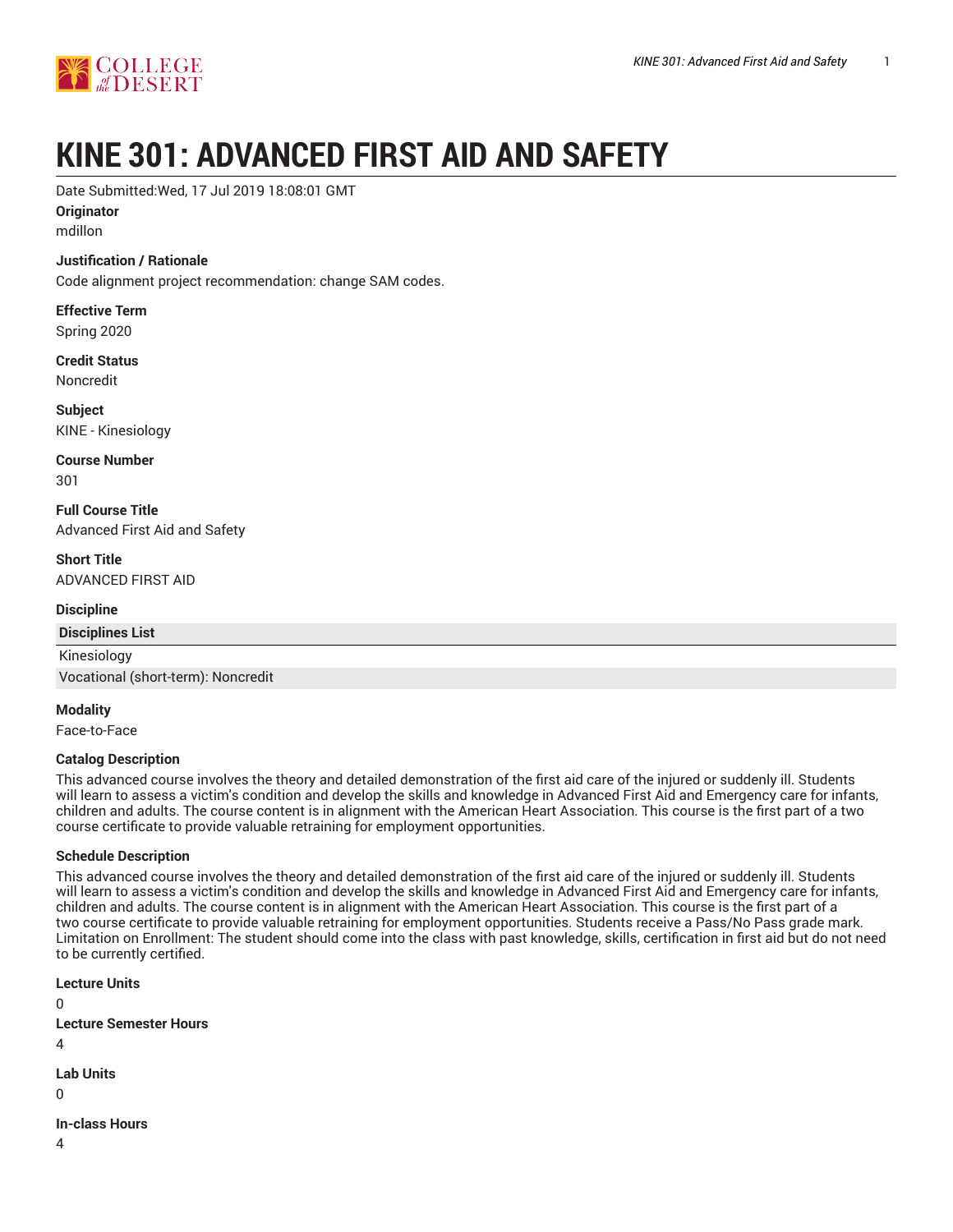

# **Out-of-class Hours**

8

**Total Course Units** 0 **Total Semester Hours** 12

# **Required Text and Other Instructional Materials**

**Resource Type** Book

**Author** American Heart Association

**Title**

Heartsaver First Aid

**Publisher**

First American Heart Association

**Year**

2016

**ISBN #**

10-9781616694227

# **Class Size Maximum**

30

# **Course Content**

The following content will be related to infants, children, adults and those with special needs.

- 1. Comprehend the general parameters of first aid
- 2. Describe the roles and responsibilities of an emergency responder
- 3. Emerging rescue moves and triage
- 4. Develop emergency action plans
- 5. Procedures for examining injured and applying first aid
- 6. Giving indicated first aid, victim assessment, splinting and bandaging
- 7. AHA guidelines and certification/recertification requirements
- 8. Knowledge of the Human Body Systems
- 9. Healthy Lifestyle and Safety
- 10. Advanced First Aid and Safety Case Scenarios

#### **Course Objectives**

|             | <b>Objectives</b>                                                                                                    |
|-------------|----------------------------------------------------------------------------------------------------------------------|
| Objective 1 | Assess victims of injury and medical emergencies and apply emergency action plan emergencies.                        |
| Objective 2 | Demonstrate the first aid care that is needed in common medical emergencies.                                         |
| Objective 3 | Demonstrate bandaging and splinting techniques.                                                                      |
| Objective 4 | Demonstrate emergency rescue moves.                                                                                  |
| Objective 5 | Evaluate personal lifestyle for health and safety concerns and set goals for achieving a safe and healthy lifestyle. |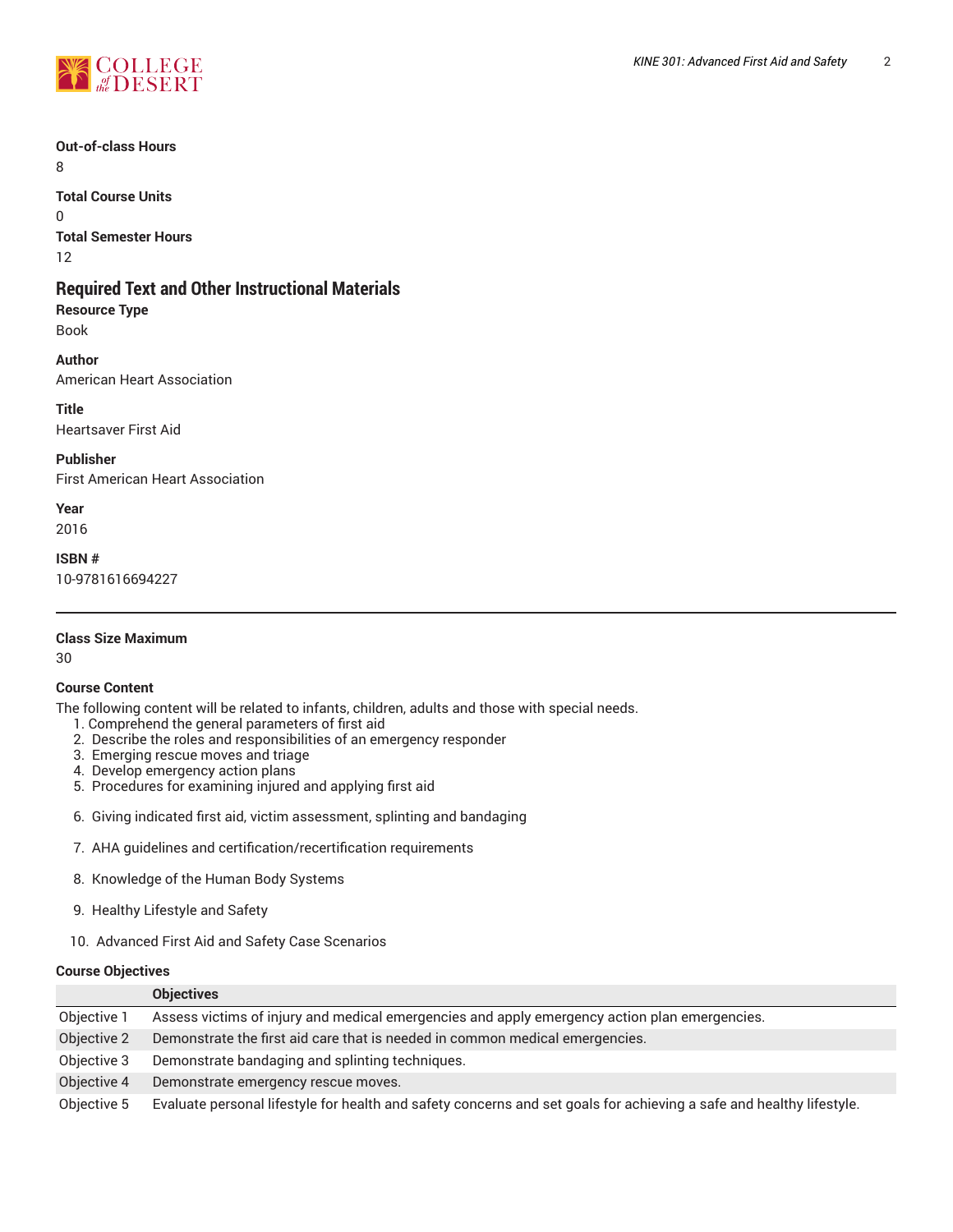

#### **Student Learning Outcomes**

#### **Upon satisfactory completion of this course, students will be able to:**

Outcome 1 Recognize advanced first aid principles and demonstrate application of life saving techniques.

#### **Methods of Instruction**

| <b>Method</b>        | Please provide a description or examples of how each instructional<br>method will be used in this course.                            |
|----------------------|--------------------------------------------------------------------------------------------------------------------------------------|
| Individualized Study | Students will read from the required book and power point lectures on<br>First Aid topics.                                           |
| <b>Discussion</b>    | In-class discussion on relevant First Aid topics and current research on<br>best practices in the field of emergency responder care. |
| Collaborative/Team   | Partner work on mannequins and each other to simulation care in<br>emergency situations and how to apply the appropriate care.       |
| <b>Role Playing</b>  | Parter role playing with one victim and one responder where the<br>responder applies the appropriate emergency care.                 |
| Participation        | Active participation in-class in discussion and partner work.                                                                        |
| Lecture              | Current protocols and best-practices will be introduced in a lecture<br>format to deliver the information.                           |
| Laboratory           | Hands-on work with partner and mannequins to simulation emergency<br>situations.                                                     |

# **Methods of Evaluation**

| <b>Method</b>                            | Please provide a description or examples of how<br>each evaluation method will be used in this course.                                                      | <b>Type of Assignment</b> |
|------------------------------------------|-------------------------------------------------------------------------------------------------------------------------------------------------------------|---------------------------|
| Group activity participation/observation | Skill scenarios will be practiced in-class and<br>students tested on their ability to provide the correct<br>care given a scenario that requires First Aid. | In Class Only             |
| Tests/Quizzes/Examinations               | Students will review textbook and online material<br>prior to class and take a written exam on First Aid<br>material.                                       | Out of Class Only         |
| Self-paced testing, Student preparation  | Students are expected to have text book knowledge<br>of splinting and wrapping, care for shock, and care<br>for severe bleeding when they come to class.    | Out of Class Only         |
| Self-paced testing, Student preparation  | Students will use the textbook and powerpoint<br>resources to review all CPR and AED material and<br>take practice quizzes online.                          | Out of Class Only         |

#### **Assignments**

#### **Other In-class Assignments**

1. Group discussion and evaluation of research

- 2. Skill Demonstration and Assessments
- 3. Advanced First Aid and Safety Case Studies

# **Other Out-of-class Assignments**

- 1. Reading assignments
- 2. Multiple choice, TF testing

**Grade Methods** Pass/No Pass Only

# **MIS Course Data**

**CIP Code** 31.0101 - Parks, Recreation and Leisure Studies.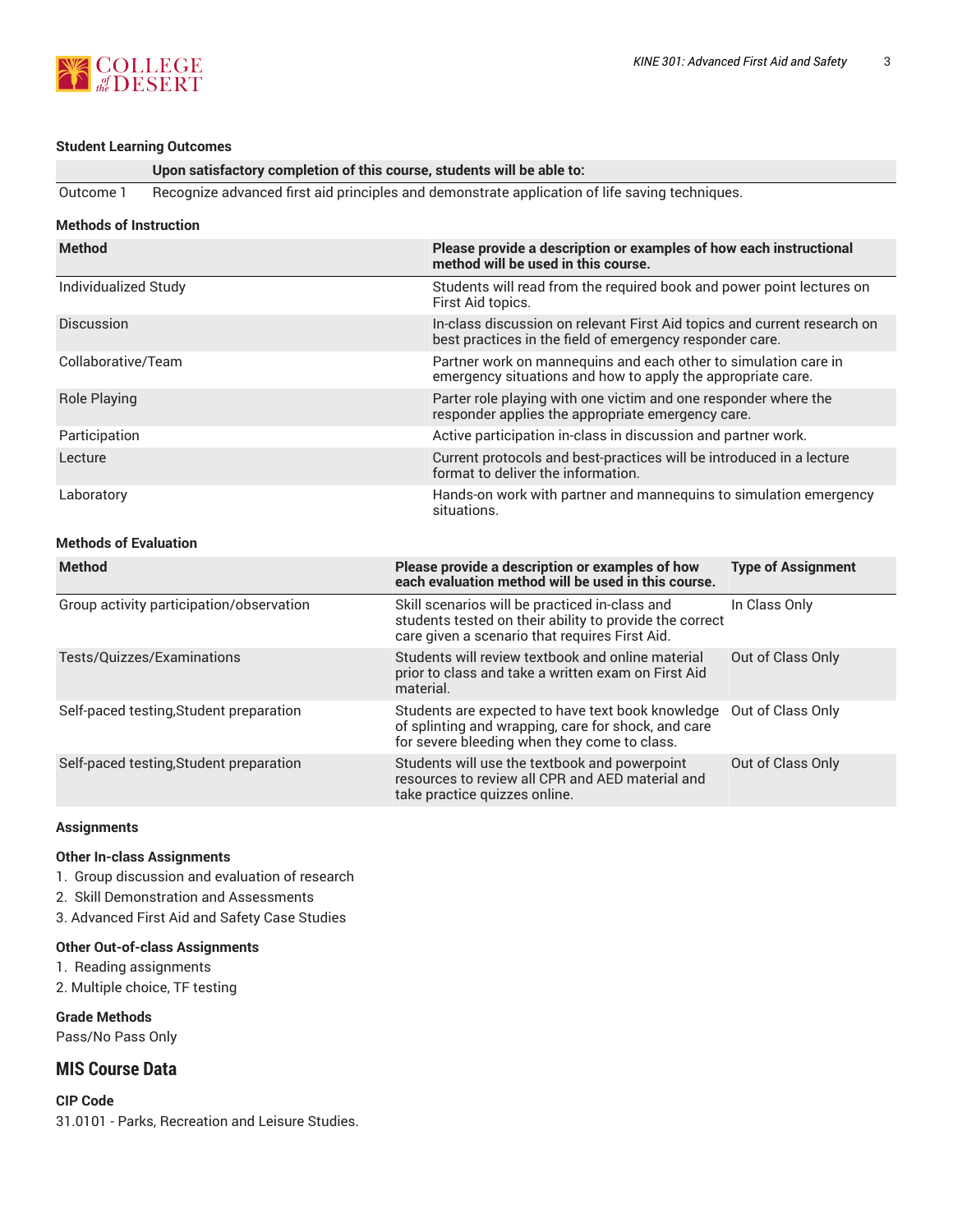

**TOP Code** 083610 - Recreation Assistant

**SAM Code** B - Advanced Occupational

**Basic Skills Status** Not Basic Skills

**Prior College Level** Not applicable

**Cooperative Work Experience** Not a Coop Course

**Course Classification Status** Workforce Prep Enhanced Funding

**Approved Special Class** Not special class

**Noncredit Category** Workforce Preparation

**Funding Agency Category** Not Applicable

**Program Status** Program Applicable

**Transfer Status** Not transferable

**Allow Audit** No

**Repeatability** Yes

**Repeatability Limit** NC **Repeat Type** Noncredit

**Justification** For first aid certification or recertification only.

**Materials Fee** No

**Additional Fees?** No

# **Approvals**

**Curriculum Committee Approval Date** 03/21/2019

**Academic Senate Approval Date** 03/28/2019